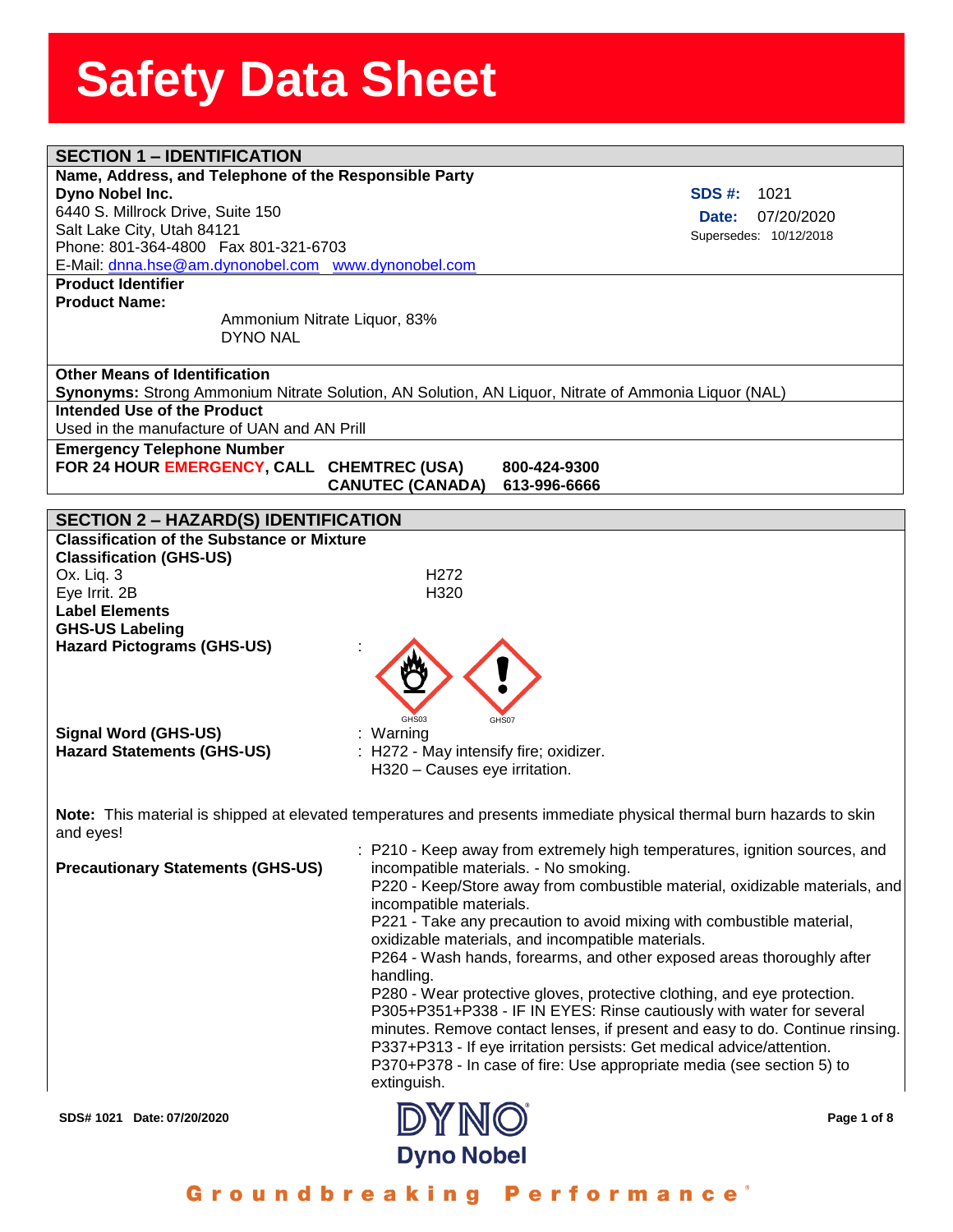ssense of the state of the state of the state of the state of the state of the state of the state of the state o<br>P501 - Dispose of contents/container in accordance with local, regional, national, and international regulations.

#### **Other Hazards**

**eeSheet Hazards Not Otherwise Classified (HNOC):** Not available Aquatic Acute 3 H402 H402 – Harmful to aquatic life

### **SECTION 3 - COMPOSITION/INFORMATION ON INGREDIENTS**

#### **Mixture**

| <b>Name</b>           | <b>Product identifier</b>    | $%$ (w/w) | Ingredient Classification (GHS-US) |
|-----------------------|------------------------------|-----------|------------------------------------|
| Ammonium nitrate (AN) | $(CAS No) 6484-52-2 80 - 90$ |           | Ox. Sol. 3, H272                   |
|                       |                              |           | Eye Irrit. 2B, H320                |

Ingredients, other than those mentioned above, as used in this product are not hazardous as defined under current Department of Labor regulations, or are present in deminimus concentrations (less than 0.1% for carcinogens, less than 1.0% for other hazardous materials).

Full text of H-phrases: see section 16

### **SECTION 4 - FIRST AID MEASURES**

#### **Description of First Aid Measures**

**General:** Never give anything by mouth to an unconscious person. If you feel unwell, seek medical advice (show the label where possible).

**Inhalation:** If symptoms occur, go into fresh air and ventilate suspected area. Seek medical attention.

**Skin Contact:** Contact with hot solution will immediately cause serious thermal burns. Dried salt may irritate skin. Remove contaminated clothing. Drench affected area with water for at least 15 minutes. Obtain medical attention if irritation develops or persists.

**Eye Contact:** Hot solution will cause serious burns and tissue damage. Dried salt or vapors may cause irritation, redness and tearing. Rinse cautiously with water for several minutes. Remove contact lenses, if present and easy to do. Continue rinsing. Obtain medical attention if irritation develops or persists.

**Ingestion:** Hot solution will cause thermal tissue damage. May cause gastric irritation, abdominal spasms, nausea, pain and faintness. Large amounts may be harmful if swallowed, potentially causing systemic acidosis and methemoglobinemia. Rinse mouth. Do NOT induce vomiting. Seek medical attention immediately.

#### **Most Important Symptoms and Effects Both Acute and Delayed**

**General:** Hot solution will cause thermal tissue damage. Dried salt or vapors may cause irritation, redness and tearing. May cause eye irritation. Decomposition of AN solution at high temperatures produces highly toxic Nitrogen Oxides (NO<sub>X</sub>). High level exposure to NO<sub>X</sub> can cause serious injury or death. Chronic exposure to NO<sub>X</sub> can produce respiratory and/or kidney damage.

**Inhalation:** May cause respiratory irritation. Dust or vapor may be irritating to mucous membranes and respiratory tract, and may cause sore throat, coughing, difficult breathing and severe lung congestion, and may also aggravate pre-existing lung conditions. Delayed reactions may result in pulmonary edema and chemical pneumonitis.

**Skin Contact:** May cause skin irritation.

**Eye Contact:** May cause eye irritation.

**Ingestion:** If Ingested, toxic effects may occur rapidly. Likely to be harmful or have adverse effects.

**Chronic Symptoms:** None known.

#### **Indication of Any Immediate Medical Attention and Special Treatment Needed**

Hot ammonium nitrate solution may severely burn skin and tissue. If exposed, rinse immediately with cool water and seek medical advice and attention.

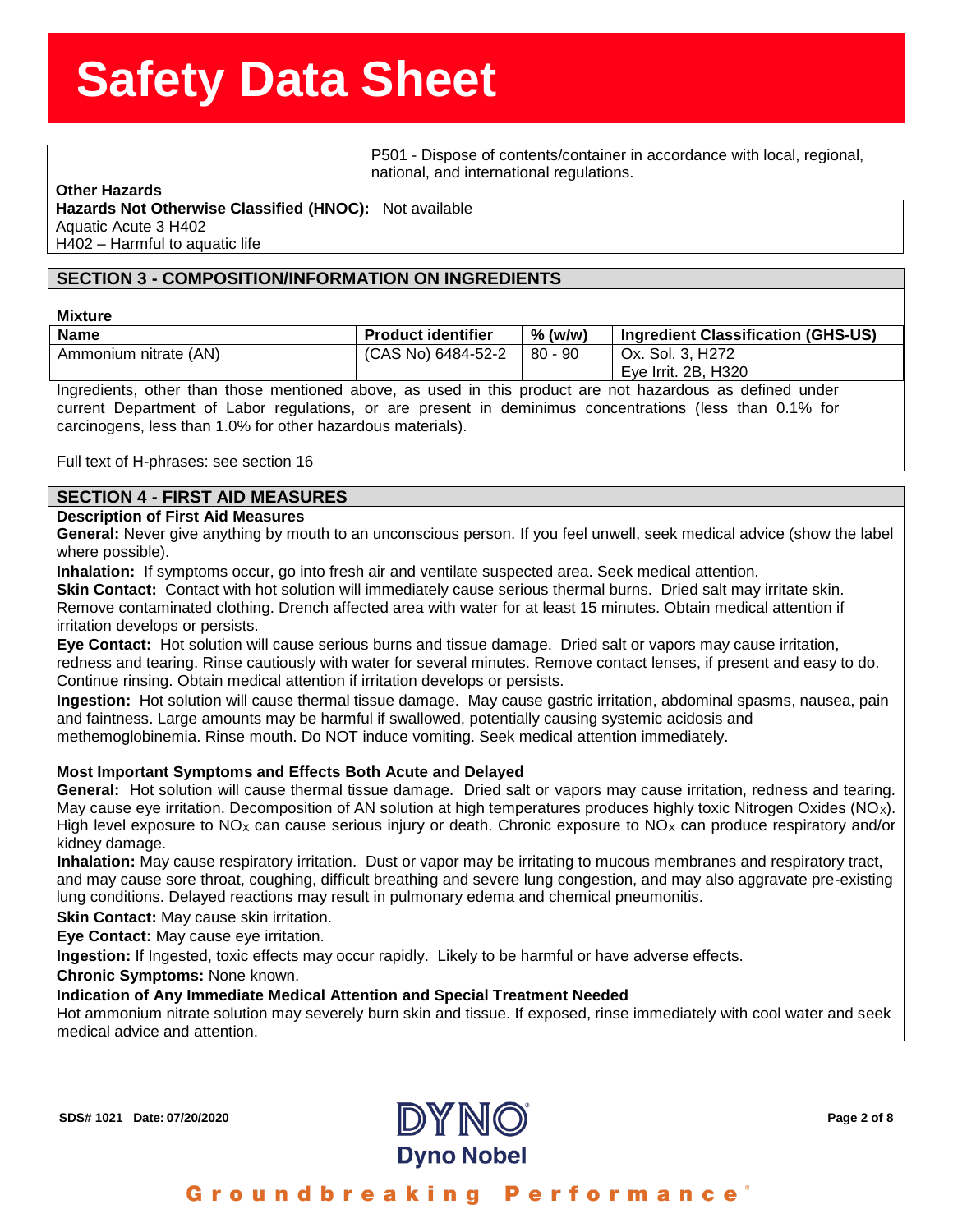# **SECTION 5 - FIRE-FIGHTING MEASURES**

#### **Extinguishing Media**

**tinguishing Media**<br>**itable Extinguishing Medi**a<br>emical, carbon dioxide, steaı **Suitable Extinguishing Media:** Water only or water spray. Do not attempt to smother. Do not use salt water, dry chemical, carbon dioxide, steam or foam.

**Unsuitable Extinguishing Media:** Dry chemical, carbon dioxide, or regular foam.

#### **Special Hazards Arising From the Substance or Mixture**

**Fire Hazard:** May intensify fire; oxidizer. Will decompose if exposed to excessive heat, and in addition, will accelerate the burning of other combustibles, resulting in more rapid spread of fire.

**Explosion Hazard:** Heat may build pressure, rupturing closed containers, spreading fire and increasing risk of burns and injuries. Smothering, contact with organic material, or combustible material may cause an explosive situation.

**Reactivity:** May intensify fire; oxidizer. May accelerate the burning of other combustible materials. Smothering, contact with organic material, or combustible material may cause an explosive situation.

#### **Advice for Firefighters**

**Precautionary Measures Fire:** Hot AN solution may also ignite combustibles such as wood, paper, oil, clothing, etc. It will support and increase the rate of combustion in the presence of flammable or combustible materials even in the absence of oxygen. As it is an oxidizer, fires involving AN cannot be extinguished by conventional firefighting methods that "smother" a fire by excluding oxygen (air). When heated it will melt, decompose and release toxic gases including nitric acid vapor, nitrogen oxides (NOx) and ammonia gas (NH3). These gases can recombine as they cool, forming a white cloud of AN fumes that is both confusing and a visibility issue for emergency responders. When heated excessively (e.g. as in a fire) it can cause an explosion in an enclosed space and closed containers or vessels may rupture violently. **Firefighting Instructions:** Large quantities of water should be used when fighting fires involving AN. Dry chemicals, CO2, halogen or foam should not be used. When using copious amounts of water, consideration should be given to the firewater run-off to protect against possible water pollution. Electrical equipment, if involved, should be isolated before the application of water.

Several different AN decomposition reactions may be involved during an AN fire and one of the products of the decomposition may be NOx fumes. These fumes are toxic. Therefore, positive pressure self-contained breathing apparatus may be required when fighting AN fires.

**Protection During Firefighting:** In the event of a fire, call the Emergency Fire and Rescue Service and consider evacuation to a safe place where people are not exposed to the fumes or risk from explosion. The initial evacuation distance in the event of a fire SHALL be established at least 1 mile/1600 meters from the storage building in all directions. **Large Uncontrollable Fires:** Massive or uncontrollable/accelerating fires that might involve heating AN under confinement or involve highly reactive supporting fuels that could become intimately mixed with the AN SHALL not be fought.

Controllable fires involving AN should be fought by trained personnel in accordance with site emergency planning. **Hazardous Combustion Products**: When heated, Ammonium Nitrate will melt, decompose and release toxic gases including nitric acid vapor, nitrogen oxides (NOx) and ammonia gas (NH3). These gases can recombine as they cool, forming a white cloud of AN fumes that is both confusing and a visibility issue for emergency responders. When heated excessively (e.g. as in a fire) it can cause an explosion in an enclosed space and closed containers or vessels may rupture violently.

**Other information:** May explode or detonate under confinement and high temperatures. Ammonium nitrate emits toxic nitrogen oxides when heated to decomposition and will release ammonia to air upon reaction with strong alkalis. Explodes more readily if contaminated with organic materials or other fuels. Do not allow run-off from fire fighting to enter drains or water courses.

**Reference to Other Sections:** Refer to section 9 for flammability properties.

## **SECTION 6 - ACCIDENTAL RELEASE MEASURES**

#### **Personal Precautions, Protective Equipment and Emergency Procedures**

**General Measures:** Handle in accordance with good industrial hygiene and safety practice. Avoid breathing (vapor, mist, spray, gas). Do not get in eyes, on skin, or on clothing. Keep away from combustible material.

#### **For Non-Emergency Personnel**

**Protective Equipment:** Use appropriate personal protection equipment (PPE). **Emergency Procedures:** Evacuate unnecessary personnel.

**SDS# 1021 Date: 07/20/2020 Page 3 of 8**

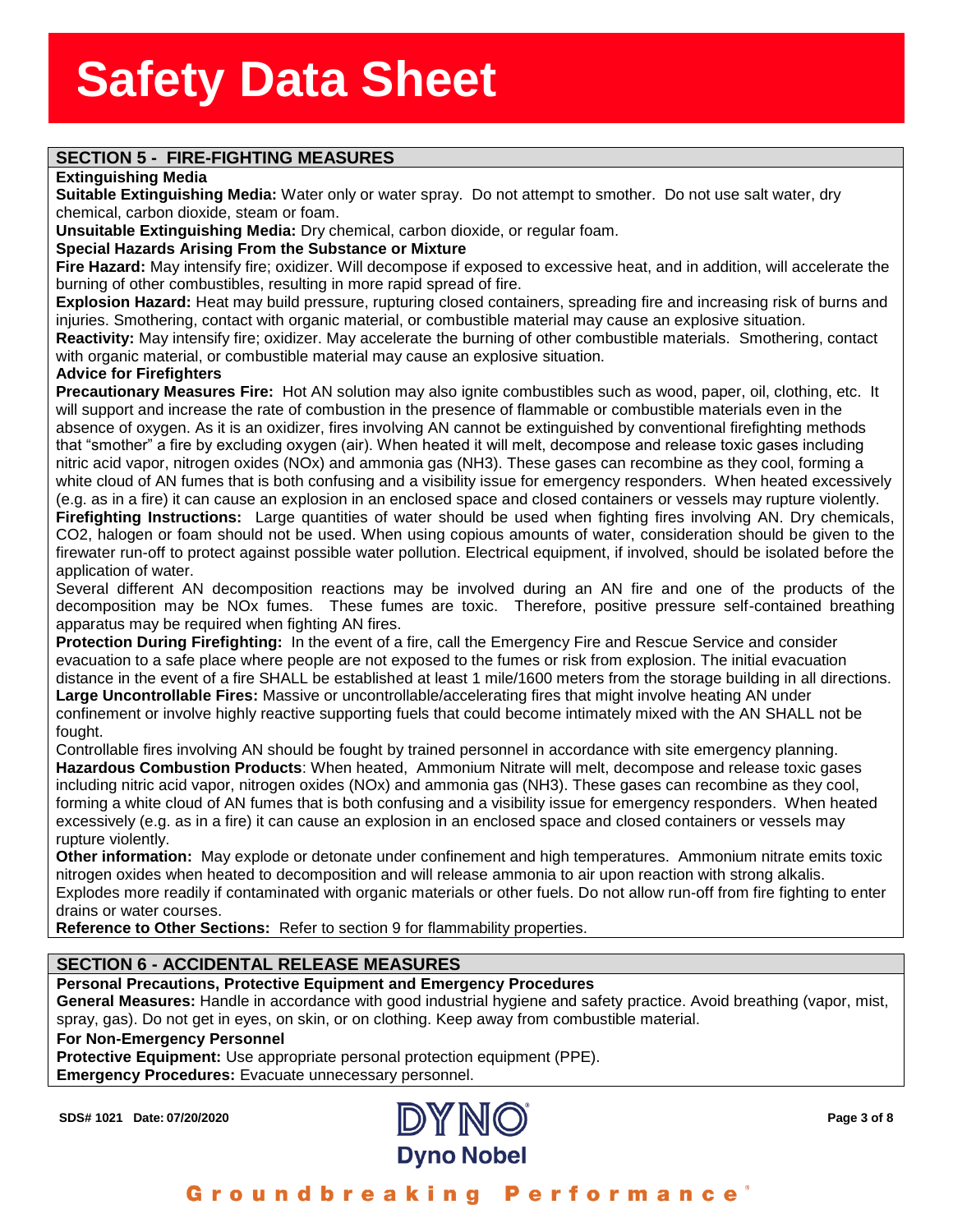## **For Emergency Personnel & SherrSheet SherrSheet SherrSheet SherrSheet SherrSheet SherrSheet SherrSheet SherrSheet**<br>Primary SherrSheet SherrSheet SherrSheet SherrSheet SherrSheet SherrSheet SherrSheet SherrSheet SherrSheet

**Protective Equipment:** Equip cleanup cr<br>(PPE).<br>**Emergency Procedures:** Ventilate area. **Protective Equipment:** Equip cleanup crew with proper protection. Use appropriate personal protection equipment (PPE).

#### **Environmental Precautions**

Prevent entry to sewers and public waters.

#### **Methods and Material for Containment and Cleaning Up**

**For Containment:** Dike and contain spill. Notify authorities in accordance with emergency response procedures. Only personnel trained in emergency response should respond. Contain with inorganic absorbents – do not use combustible material such as sawdust or cellulosic material.

**Methods for Cleaning Up:** Evacuate unnecessary personnel. Dike and contain spill. Notify authorities in accordance with emergency response procedures. Only personnel trained in emergency response should respond. Follow applicable federal, state, and local spill reporting requirements. Contact of this product with water may result in a reportable release. Contain any spills with dikes or absorbents to prevent migration and entry into sewers or streams. Clean up spills immediately and dispose of waste safely. Will solidify upon cooling if not diluted, and may be suitable for reuse. Absorb and/or contain spill with inert material, then place in suitable container. Contact competent authorities after a spill. Do not take up with combustible material such as sawdust or cellulosic material.

#### **Reference to Other Sections**

See heading 8, Exposure Controls and Personal Protection

## **SECTION 7 - HANDLING AND STORAGE**

#### **Precautions for Safe Handling**

Ammonium Nitrate solution is normally handled at temperatures exceeding 80°C (176°F). Personal protective equipment should always reflect a thermal burn hazard.

**Additional Hazards When Processed:** When heated to decomposition, emits toxic fumes. Smothering or contact with organic or combustible material may cause an explosive situation. Do not puncture or incinerate container. **Hygiene Measures:** Handle in accordance with good industrial hygiene and safety procedures. Wash hands and other

exposed areas with mild soap and water before eating, drinking, or smoking and again when leaving work.

#### **Conditions for Safe Storage, Including Any Incompatibilities**

**Storage Conditions:** Keep separate from other chemicals and combustible material. Empty containers may contain residue and can be dangerous. Do not pressurize, cut, weld, braze, solder, drill, grind or expose such containers to heat, flames, sparks or other sources of ignition without first thoroughly decontaminating the containers; they may evolve poisonous gas and cause injury or death.

**Incompatible Materials:** Flammable liquids, organic solvents and materials, explosives, metal powders and other combustible materials. Reducing agents, chlorides, phosphorus and sulfur. Corrosives (strong acids and bases).

### **SECTION 8 - EXPOSURE CONTROLS/PERSONAL PROTECTION**

#### **Control Parameters**

For substances listed in section 3 that are not listed here, there are no established exposure limits from the manufacturer, supplier, importer, or the appropriate advisory agency including: ACGIH (TLV), NIOSH (REL), or OSHA (PEL). If exposed to "hot" AN solution, immediately irrigate with running water for at least fifteen minutes, including under the eyelids. Seek prompt medical attention for burns.

#### **Exposure Controls**

**Appropriate Engineering Controls:** Ensure all national/local regulations are observed. Ensure adequate ventilation, especially in confined areas.

**Personal Protective Equipment:** Protect from exposure to "hot" solution. Use chemically resistant apron, protective goggles, faceshield, and chemical/heat resistant gloves. If insufficient ventilation: wear respiratory protection.

**SDS# 1021 Date: 07/20/2020 Page 4 of 8**

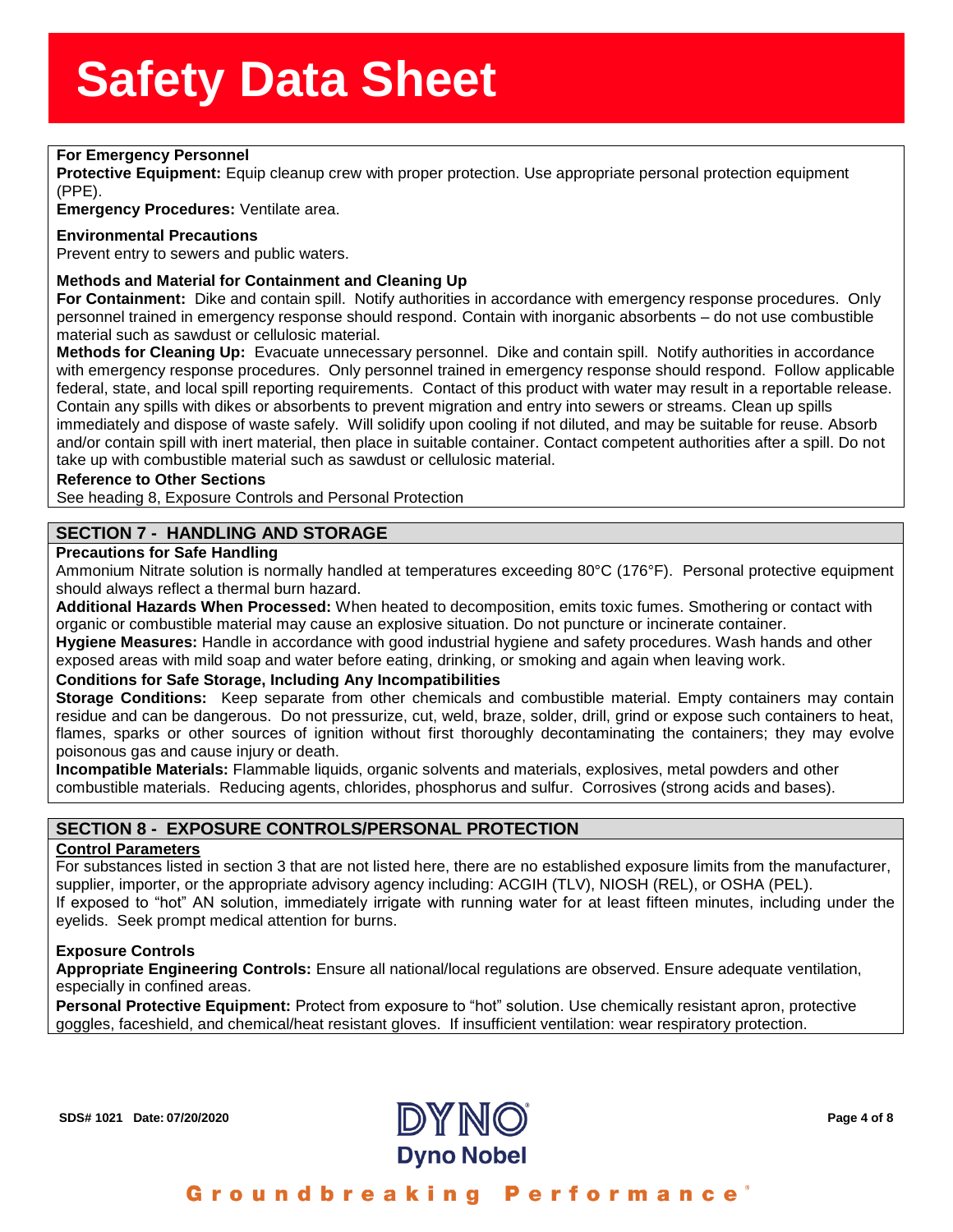

**Materials for Protective Clothing:** Heat and chemically resistant materials and fabrics advised.

**Hand Protection:** Wear chemically resistant protective gloves.

**Eye Protection:** Faceshield and Safety eyewear goggles.

**Skin and Body Protection:** Chemical resistant gloves and work clothing that reduce skin contact (preferably tightly woven, non-porous or splash resistant) are recommended. Additional insulation in gloves and clothing is recommended for temperatures exceeding about 90°C (194°F).

**Respiratory Protection:** Use NIOSH-approved air-purifying or supplied-air respirator where airborne concentrations of vapor or mist are expected to exceed exposure limits.

| <b>SECTION 9 - PHYSICAL AND CHEMICAL PROPERTIES</b>               |  |                                                                                   |
|-------------------------------------------------------------------|--|-----------------------------------------------------------------------------------|
| <b>Information on Basic Physical and Chemical Properties</b>      |  |                                                                                   |
| <b>Physical State</b>                                             |  | Liquid                                                                            |
| Appearance                                                        |  | Clear, colorless liquid                                                           |
| Odor                                                              |  | Slight ammonia odor                                                               |
| <b>Odor Threshold</b>                                             |  | Not available                                                                     |
| рH                                                                |  | $4 - 6$                                                                           |
| <b>Evaporation Rate</b>                                           |  | Not available                                                                     |
| <b>Melting Point</b>                                              |  | 85% Ammonium nitrate solidifies below 75 °C (167 °F)                              |
| <b>Freezing Point</b>                                             |  | Not available                                                                     |
| <b>Boiling Point</b>                                              |  | 128 - 146 °C (262.4 - 294.8 °F)                                                   |
| <b>Flash Point</b>                                                |  | Not available                                                                     |
| <b>Auto-ignition Temperature</b>                                  |  | Not available                                                                     |
| <b>Decomposition Temperature</b>                                  |  | 179 - 210 °C (354.2 - 410 °F)                                                     |
| Flammability (solid, gas)                                         |  | Not available                                                                     |
| <b>Lower Flammable Limit</b>                                      |  | Not available                                                                     |
| <b>Upper Flammable Limit</b>                                      |  | Not available                                                                     |
| <b>Vapor Pressure</b>                                             |  | 182 mm Hg (water vapor above 85% Ammonium nitrate solution at<br>$200^{\circ}$ F) |
| Relative Vapor Density at 20 °C                                   |  | Not available                                                                     |
| <b>Relative Density</b>                                           |  | Not available                                                                     |
| Specific gravity / density                                        |  | $1.33 - 1.42$ g/cm <sup>3</sup>                                                   |
| <b>Specific Gravity</b>                                           |  | Not available                                                                     |
| <b>Solubility</b>                                                 |  | Water: 192 (dry) g/100ml                                                          |
| <b>Partition Coefficient: N-Octanol/Water</b>                     |  | Not available                                                                     |
| <b>Viscosity</b>                                                  |  | Not available                                                                     |
| <b>Explosion Data - Sensitivity to Mechanical</b><br>Impact       |  | Not sensitive to mechanical impact. Protect material from drying out.             |
| <b>Explosion Data - Sensitivity to Static</b><br><b>Discharge</b> |  | Not sensitive to static discharge.                                                |



Groundbreaking Performance<sup>®</sup>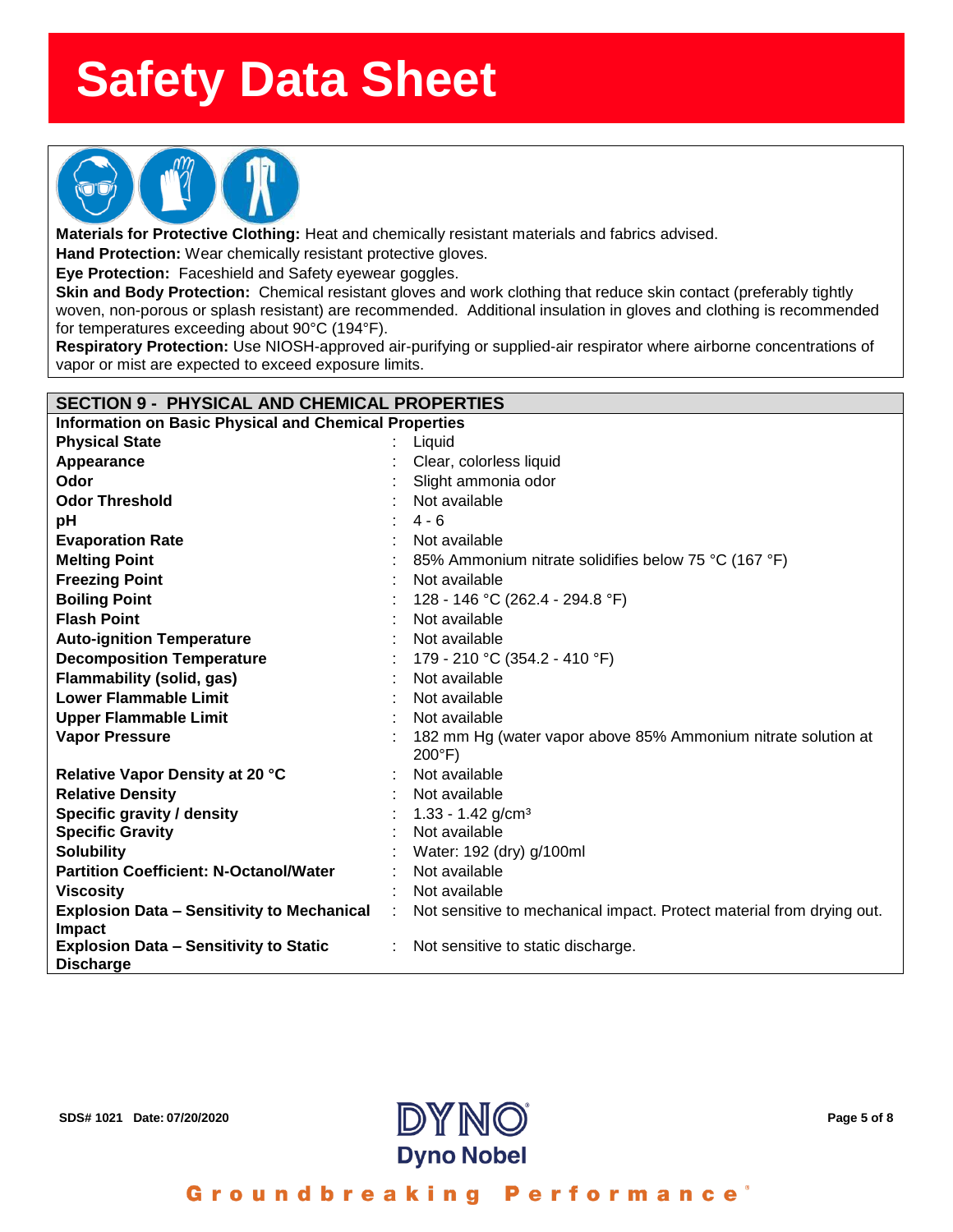# **SECTION 10 - STABILITY AND REACTIVITY**

**Reactivity:** May intensify fire; oxidizer. May accelera<br>contact with organic or combustible material may caus<br>**Chemical Stability:** Stable under normal conditions. **Reactivity:** May intensify fire; oxidizer. May accelerate the burning of other combustible materials. Smothering or contact with organic or combustible material may cause an explosive situation.

**Possibility of Hazardous Reactions:** Hazardous polymerization will not occur.

**Conditions to Avoid:** Overheating. Open flame. Combustible materials. Sources of ignition. Incompatible materials. **Incompatible Materials:** Dissolved metals (copper, zinc, iron, cadmium, manganese, nickel, chromium) act as a catalyst for decomposition. The total level of these heavy metal contaminants should be maintained to less than 50 ppm. Copper should be maintained to less than 1 ppm. Strong acids. Strong bases. Strong oxidizers. Halogens. Chlorine compounds, chlorinated inorganics (potassium, calcium and sodium hypochlorite) and hydrogen peroxides. Combustible materials. Organic materials.

Hazardous Decomposition Products: Nitrogen Oxides (NO<sub>X</sub>), Ammonia (NH<sub>3</sub>), Nitric Acid (HNO<sub>3</sub>).

### **SECTION 11 - TOXICOLOGICAL INFORMATION**

| <b>Information on Toxicological Effects - Product</b>                                         |                  |  |
|-----------------------------------------------------------------------------------------------|------------------|--|
| <b>Acute Toxicity: Not classified</b>                                                         |                  |  |
| <b>LD50 and LC50 Data: Not available</b>                                                      |                  |  |
| <b>Skin Corrosion/Irritation: Not classified</b>                                              |                  |  |
| $pH: 4 - 6$                                                                                   |                  |  |
| Serious Eye Damage/Irritation: Protect against thermal burns; May cause eye irritation.       |                  |  |
| $pH: 4 - 6$                                                                                   |                  |  |
| <b>Respiratory or Skin Sensitization: Not classified</b>                                      |                  |  |
| Germ Cell Mutagenicity: Not classified                                                        |                  |  |
| Teratogenicity: Not classified                                                                |                  |  |
| <b>Carcinogenicity: Not classified</b>                                                        |                  |  |
| Specific Target Organ Toxicity (Repeated Exposure): Not classified                            |                  |  |
| <b>Reproductive Toxicity: Not classified</b>                                                  |                  |  |
| Specific Target Organ Toxicity (Single Exposure): Not classified                              |                  |  |
| <b>Aspiration Hazard: Not classified</b>                                                      |                  |  |
| Symptoms/Injuries After Inhalation: May cause respiratory irritation.                         |                  |  |
| Symptoms/Injuries After Skin Contact: May cause skin irritation.                              |                  |  |
| Symptoms/Injuries After Eye Contact: May cause eye irritation.                                |                  |  |
| Symptoms/Injuries After Ingestion: Ingestion is likely to be harmful or have adverse effects. |                  |  |
| <b>Chronic Symptoms: None known.</b>                                                          |                  |  |
| Additional Information: Extreme thermal burn damage to skin and tissue.                       |                  |  |
|                                                                                               |                  |  |
| <b>Information on Toxicological Effects - Ingredient(s)</b><br>LD50 and LC50 Data:            |                  |  |
|                                                                                               |                  |  |
| Ammonium nitrate (6484-52-2)<br><b>LD50 Oral Rat</b>                                          |                  |  |
|                                                                                               | 2217 mg/kg       |  |
| <b>LC50 Inhalation Rat</b>                                                                    | $> 88.8$ mg/l/4h |  |
|                                                                                               |                  |  |

| <b>SECTION 12: ECOLOGICAL INFORMATION</b> |                  |  |  |  |  |
|-------------------------------------------|------------------|--|--|--|--|
| Toxicity<br>Not classified                |                  |  |  |  |  |
| <b>Persistence and Degradability</b>      |                  |  |  |  |  |
| Ammonium Nitrate Liquor, 83%              |                  |  |  |  |  |
| Persistence and Degradability             | Not established. |  |  |  |  |
|                                           |                  |  |  |  |  |



Groundbreaking Performance<sup>®</sup>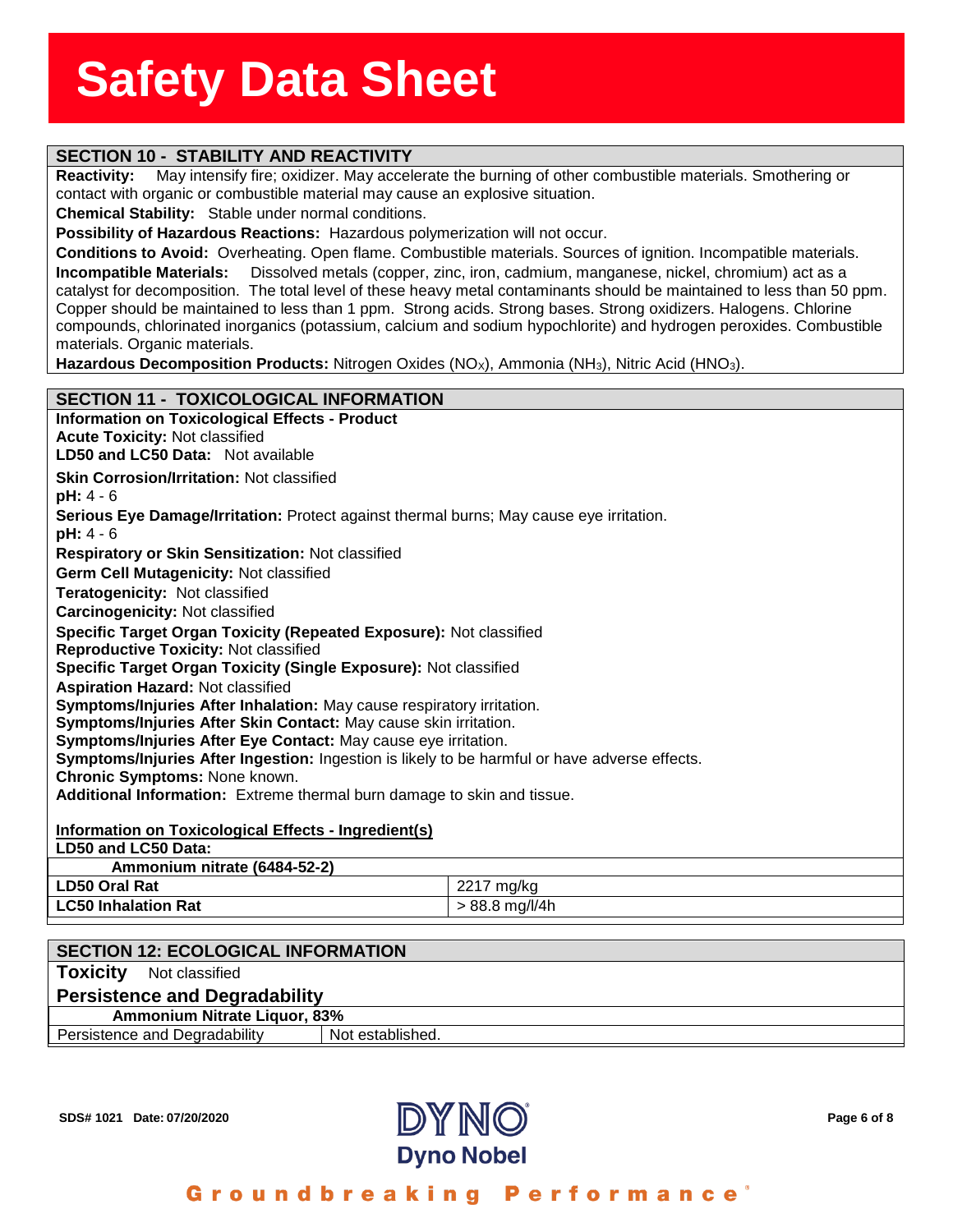| <b>Bioaccumulative Potential</b>                                    |                                                                                                                |  |  |
|---------------------------------------------------------------------|----------------------------------------------------------------------------------------------------------------|--|--|
| Ammonium Nitrate Liquor, 83%                                        |                                                                                                                |  |  |
| <b>Bioaccumulative Potential</b>                                    | Not established.                                                                                               |  |  |
| Ammonium nitrate (6484-52-2)                                        |                                                                                                                |  |  |
| BCF fish 1                                                          | (no bioaccumulation expected)                                                                                  |  |  |
| Log Pow                                                             | $-3.1$ (at 25 °C)                                                                                              |  |  |
| Mobility in Soil Not available                                      |                                                                                                                |  |  |
| <b>Other Adverse Effects</b>                                        |                                                                                                                |  |  |
| Other Information: Avoid release to the environment.                |                                                                                                                |  |  |
| <b>SECTION 13 - DISPOSAL CONSIDERATIONS</b>                         |                                                                                                                |  |  |
|                                                                     | Waste Disposal Recommendations: Dispose of waste material in accordance with all local, regional, national,    |  |  |
| provincial, territorial and international regulations.              |                                                                                                                |  |  |
|                                                                     | Additional Information: Clean up even minor leaks or spills if possible without unnecessary risk.              |  |  |
|                                                                     |                                                                                                                |  |  |
| <b>SECTION 14 - TRANSPORT INFORMATION</b><br>In Accordance with DOT |                                                                                                                |  |  |
|                                                                     | NOTE: If shipped at or above 100°C, the word "HOT" must precede the proper shipping name on shipping papers. A |  |  |
|                                                                     | Special Permit from DOT must be obtained to ship at a temperature exceeding 240°F (116°C).                     |  |  |
|                                                                     |                                                                                                                |  |  |
|                                                                     |                                                                                                                |  |  |
| <b>Proper Shipping Name</b>                                         | : AMMONIUM NITRATE, LIQUID (hot concentrated solution)                                                         |  |  |
| <b>Hazard Class</b>                                                 | : 5.1                                                                                                          |  |  |
| <b>Identification Number</b>                                        | : UN2426                                                                                                       |  |  |
| <b>Label Codes</b>                                                  | : 5.1                                                                                                          |  |  |
| <b>ERG Number</b><br>: 140                                          |                                                                                                                |  |  |
| In Accordance with IMDG                                             |                                                                                                                |  |  |
| <b>Proper Shipping Name</b>                                         | : AMMONIUM NITRATE, LIQUID (hot concentrated solution)                                                         |  |  |
| <b>Hazard Class</b><br>: 5.1                                        |                                                                                                                |  |  |
| <b>Identification Number</b>                                        | : UN2426                                                                                                       |  |  |
| <b>Label Codes</b><br>: 5.1                                         |                                                                                                                |  |  |
| EmS-No. (Fire)<br>$\therefore$ F-H                                  |                                                                                                                |  |  |
| EmS-No. (Spillage)<br>$: S-Q$                                       |                                                                                                                |  |  |
| In Accordance with IATA                                             |                                                                                                                |  |  |
| <b>Proper Shipping Name</b>                                         | : AMMONIUM NITRATE, LIQUID (hot concentrated solution)                                                         |  |  |
| <b>Identification Number</b>                                        | : UN2426<br>Ö                                                                                                  |  |  |
| <b>Hazard Class</b><br>$\therefore$ 5.1                             |                                                                                                                |  |  |
| : 5.1<br><b>Label Codes</b>                                         |                                                                                                                |  |  |
| <b>ERG Code (IATA)</b><br>: 5L                                      |                                                                                                                |  |  |
| In Accordance with TDG                                              |                                                                                                                |  |  |
| <b>Proper Shipping Name</b>                                         | : AMMONIUM NITRATE, LIQUID (hot concentrated solution)                                                         |  |  |
| <b>Hazard Class</b><br>: 5.1                                        | ₾                                                                                                              |  |  |
| <b>Identification Number</b>                                        | : UN2426                                                                                                       |  |  |
| : 5.1<br><b>Label Codes</b>                                         |                                                                                                                |  |  |

| <b>SECTION 15 - REGULATORY INFORMATION</b> |                                 |             |
|--------------------------------------------|---------------------------------|-------------|
| <b>US Federal Regulations</b>              |                                 |             |
| Ammonium Nitrate Liquor, 83%               |                                 |             |
| <b>SARA Section 311/312 Hazard Classes</b> | Immediate (acute) health hazard |             |
|                                            | Reactive hazard                 |             |
| SDS# 1021 Date: 07/20/2020                 | <b>DAMUU</b>                    | Page 7 of 8 |

Groundbreaking Performance®

**Dyno Nobel**